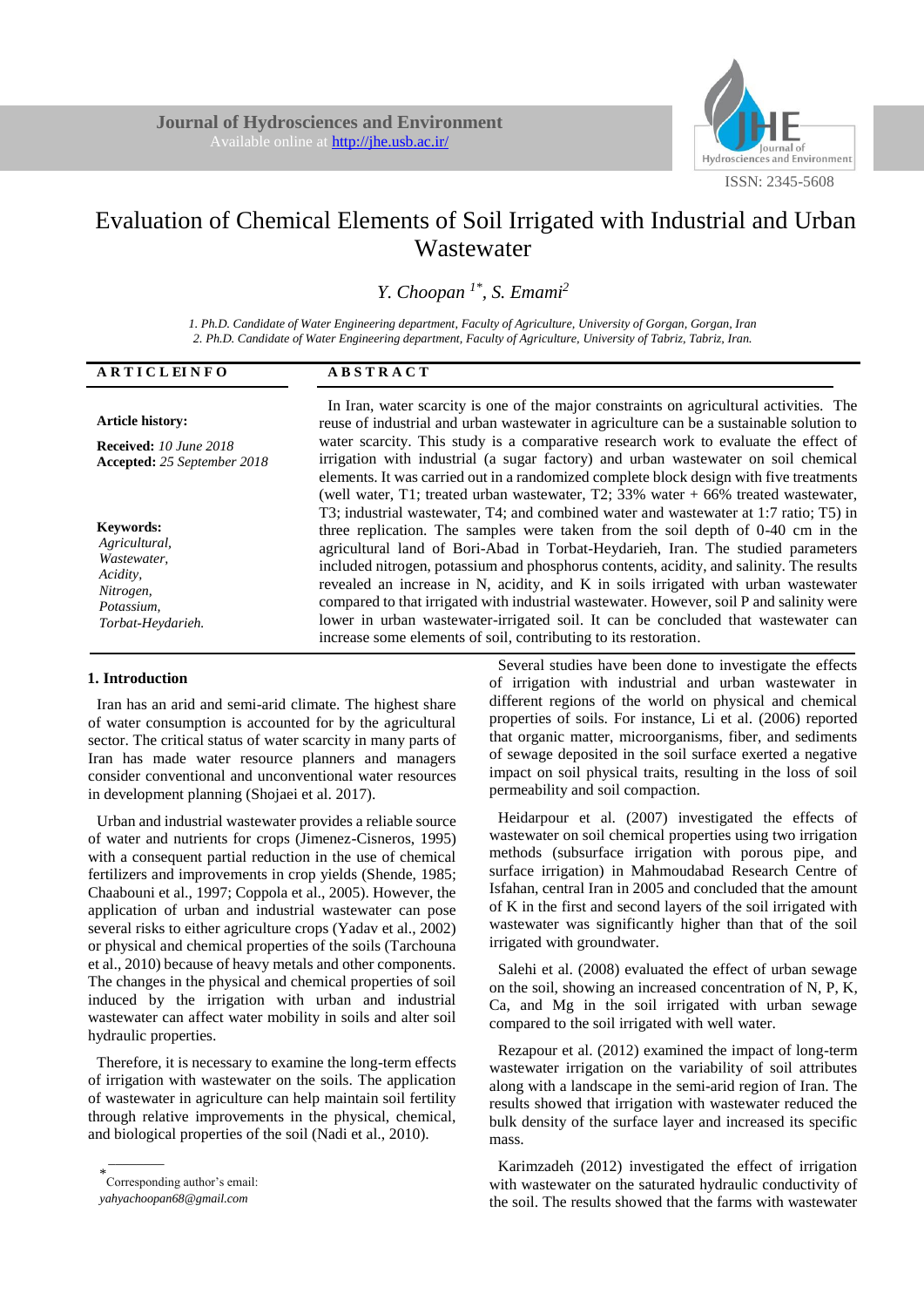with total suspended solids of 60 mg L-1 floating in water limits ks in different textures.

Imam Qoli (2012) evaluated the effect of urban sewage on chemical properties of soil, showing that wastewaterirrigated sample had lower electrical conductivity, dissolved sodium content, total soluble Ca, Mg, and K, as well as higher N and P than control.

Bedbabis et al. (2014) investigated the effect of irrigation with treated wastewater (TWW) on soil chemical properties and infiltration rate. Soil samples were collected from each treatment at the beginning of the study and after four years. They recorded electrical conductivity (EC), pH, soluble cations, chloride (Cl), sodium adsorption ratio (SAR), organic matter (OM) and infiltration rate of the soil. The results of this 4-year study showed that the effect of the irrigation with TWW was significant on some physical and chemical properties of the soil.

Schacht and Marschner (2015) assessed the effect of TWW on soil hydraulic conductivity and aggregate stability of loamy soils in Israel. Their results showed that irrigation with TWW reduced soil hydraulic conductivity and soil aggregate stability.

Khodadadi et al. (2015) investigated the effects of wastewater including municipal and industrial wastewater and river water on some soil physical characteristics in agricultural lands of Lenjan Zarrin Shahr County. The results showed that the irrigation with wastewater had a negative effect on physical properties and changed particle size distribution. They recommended that the effect of longterm use of wastewater on soil physical properties should be monitored.

Silva et al. (2016) investigated the effects of irrigation with TWW and N fertilization on the chemical characteristics of a Haplustalf soil cultivated with cotton and reported that TWW provides greater accumulation of micronutrients, K and Na in the soil, increasing the risk of sodification in the irrigated areas.

Gharaibeh et al. (2016) evaluated the effect of irrigation with TWW on soil physico-chemical and hydraulic properties. The results of this study suggested that TWW could be used as an alternative source of irrigation water. However, care should be given to the high level of dissolved and suspended solids, high organic material content, and high Na percentages. Wei et al. (2017) studied the effects of reclaimed water irrigation and N fertilization on the chemical properties and microbial community of soil and concluded that the reclaimed water irrigation increased soil electrical conductivity (EC) and soil water content (SWC).

Nader et al. (2017) focused on the physical and chemical properties of soils and their earthworm community characteristics in different areas irrigated with wastewaters and well waters. The results showed that the maximum water retention capacity could be better explained by the fine texture of the soil at the effluent border.

Irandoost and Salehi Tabriz (2017) assessed the effects of wastewater and refined wastewater of Shiraz on soil chemical properties. All samples from the middle of 15 plots at the depths of 0-30 and 30-60 cm were tested in a randomized complete block design with three replications. The results showed a decrease in acidity, salinity, P, N, and heavy metals concentration in soils irrigated with wastewater versus the soils irrigated with well water. Biswas et al. (2017) studied physicochemical properties of soil under wheat cultivation by irrigation with municipal wastewater in Bangladesh. They showed that exchangeable cations-sodium (Na), potassium (K), calcium (Ca) and magnesium (Mg) were increased significantly with wastewater application.

Shojaei et al. (2017) evaluated the application of wastewater at different soil depths in Zabol in an experiment on a randomized complete block design with three replications. Soil samples were collected from the studied regions at two depths of 0-30 cm and 30-60 cm and their sodium, total calcium, magnesium, acidity, and electrical conductivity were recorded. The results showed an increase in calcium, magnesium, and pH of the effluent of Zabol wastewater treatment plant compared to the control; however, electrical conductivity and chloride exhibited a decrease in wastewater-irrigated soil.

Jaramillo and Restrepo (2017) presented a literature review with a focus on the effects, both positive and negative, of wastewater use in agriculture, emphasizing the effects on the soil environment. Li et al. (2016) studied the impacts of sewage irrigation on soil properties of farmlands in China based on the development and utilization of China's farmland sewage irrigation, putting forward suggestions to the development prospect in the near future.

Choopan et al. (2018) examined soil chemical properties affected by irrigation with untreated industrial wastewater. The results of statistical analysis showed that water stress and type of irrigation water had a significant effect on potassium, phosphorus, nitrogen, and salinity at the  $p < 0.01$ and on acidity at the  $p < 0.05$  level.

Choopan and Emami (2018) investigated soil chemical characteristic under irrigation with sugar factory wastewater and water stress and reported that irrigation with sugar factory wastewater along with water stress almost improved soil chemical properties and due to the water resources scarcity, it was recommended as an appropriate alternative for irrigation of barley fields.

The review of the literature reveals the need for studying the use of industrial and urban wastewaters in arid regions due to the scarcity of water resources. The present study aimed to assess the effect of using Torbat-Heydarieh urban wastewater and industrial (sugar factory) wastewater on the chemical elements at different depths of the soil. The main objective was to determine the effects of urban and industrial wastewater used for irrigation on soil chemical elements over two years and to figure out which of these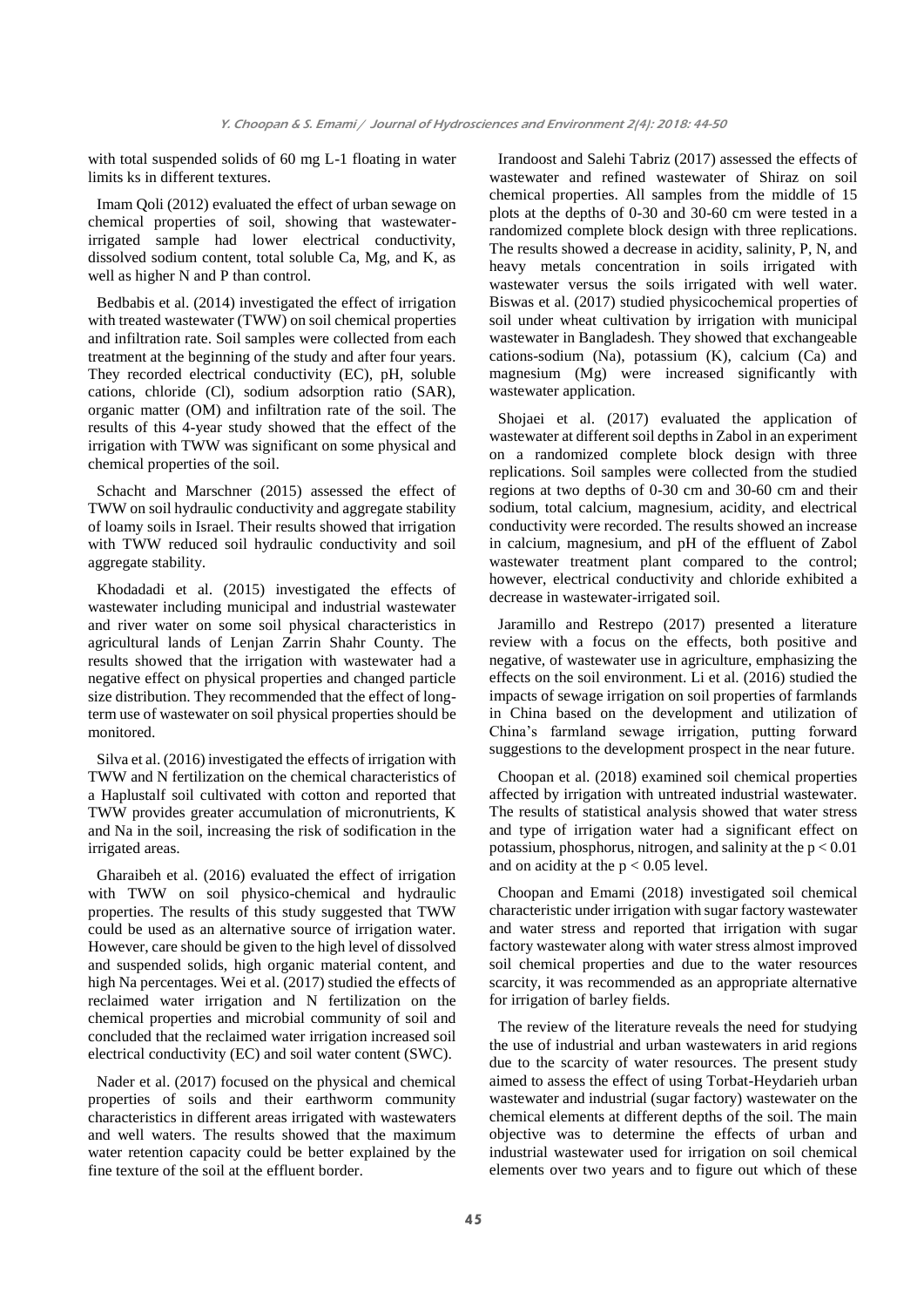two irrigation types was best suited for the use and improvement of soil elements.

### **2. Materials and Methods**

This research was conducted in Torbat-Heydarieh (Longitude 59º12'E and Latitude 34º17'N) region located in Khorasan-Razavi province in northeast Iran. The experimental site has an arid climate and is 1333 m above sea level. The average annual rainfall and temperature at the site are 260 mm and 21ºC, respectively. The experiments included two types of water (wastewater and well water) and two crops of Barely (Hordeum vulgare) and cotton (Gossypium). The municipal wastewater used in this experiment was supplied by the wastewater treatment plant of Torbat-Heydarieh located near the city of Mashhad. The experiment was conducted in three replications. The first treatment was well water (T1) and served as control. The second treatment was municipal wastewater (T2), the third was 33% water well  $+ 66\%$  treated urban wastewater (T3), the fourth was industrial wastewater (T4) and the fifth was

water and industrial wastewater (with a mixing ratio of 1 to 7) (T5).

Barely was planted in May, was irrigated 10 times, and was harvested three months after planting. Cotton was planted in May, was irrigated 12 times, and was harvested four months after planting. Soil pH was determined using a pH meter (420A, Orien) in water (pH H2O), the soil salinity was assessed by determination of electrical conductivity (EC) at 25°C on a saturated paste using a conductivity meter (MC 226). Ca2+ and Mg2+ were measured with an atomic absorption spectrophotometer (A Analyst 200, PerkinElmer). SAR was calculated using the standard equation. The amount of water requirement was calculated using the NETWAT software. Data were statistically analyzed using the SAS 9.2 and Excel 2013 software packages.

Table 1 shows the chemical analysis of water, wastewater and water and wastewater combination.

Table 2, shows the physical and chemical properties of the soil in the experimental field

**Table 1.** Chemical analysis of water, wastewater, and water and wastewater combination (with mixing ratio of 1 to 7) for the soil under the cultivation of barley and cotton

| Experiment              | Water and wastewater<br>combination | Wastewater | Water | Unit    | Refined<br>wastewater    |
|-------------------------|-------------------------------------|------------|-------|---------|--------------------------|
| Electrical conductivity |                                     | 20         | 2.5   | dS/m    | $\overline{\phantom{a}}$ |
| Acidity                 | 10.7                                | 12.1       | 6.8   |         | $\overline{\phantom{a}}$ |
| Calcium                 | 10                                  | 58         | 1.2   | meq/lit | 52.8                     |
| Magnesium               | 3.4                                 | 62         | 2.8   | meq/lit | 35.5                     |
| Sodium                  | 25.74                               | 65.2       | 18.4  | meq/lit |                          |
| Carbonate               | 1.3                                 | 1.5        | 0     | meq/lit |                          |
| Bi-Carbonate            | 3.4                                 | 8.5        | 3.4   | meq/lit |                          |
| Chloride                | 30.85                               | 57         | 10.5  | meg/lit | 608                      |
| Sulfate                 | 7.83                                | 120.4      | 10.8  | meg/lit | 84.9                     |

| Table 2. Selected soil physical and chemical properties at<br>the experimental field |                 |       |                           |  |
|--------------------------------------------------------------------------------------|-----------------|-------|---------------------------|--|
|                                                                                      | Experiment type | Unit  | <b>Experiment results</b> |  |
|                                                                                      | 175             | mg/Kg | Potassium                 |  |
|                                                                                      | 5.3             | mg/Kg | phosphorus                |  |
|                                                                                      | 0.011           | ℅     | Nitrogen                  |  |
|                                                                                      | 6.3             | dS/m  | Salinity                  |  |
|                                                                                      | 7.6             |       | Acidity                   |  |
|                                                                                      | 18.75           | %     | Lime                      |  |
|                                                                                      | 0.081           | %     | Organic material          |  |
|                                                                                      | 58              | $\%$  | Gravel                    |  |
|                                                                                      | 9               | %     | Clay                      |  |
|                                                                                      | 33              | %     | Silt                      |  |
|                                                                                      | 27.9            | %     | Saturation percentage     |  |



**Figure1.** The location of the study area

#### **3. Results and Discussion**

Table 3 shows the results of comparison of the average salinity, acidity, phosphorus, potassium and nitrogen elements in experimental treatments that were irrigated with urban and industrial wastewater.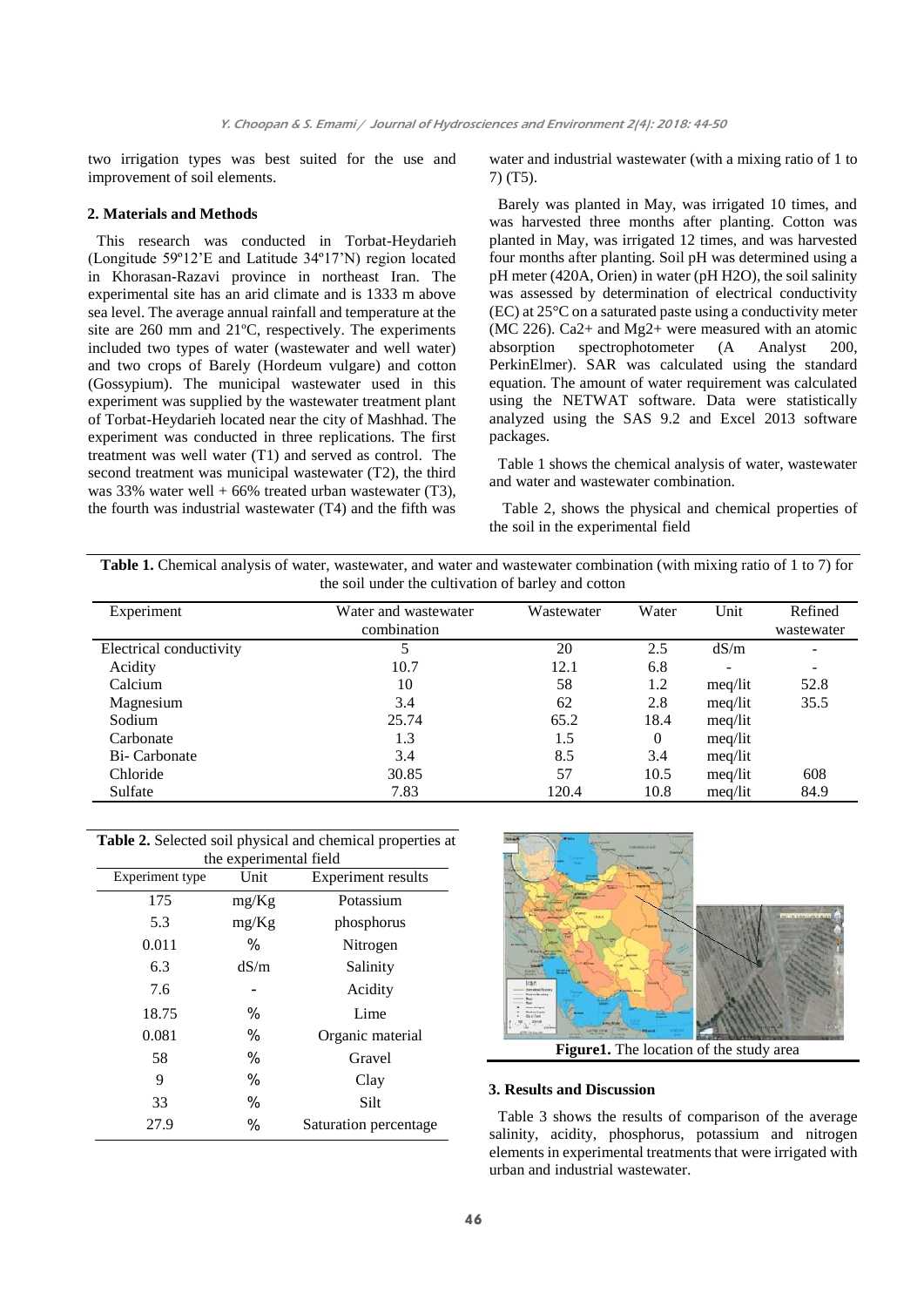|            | Table 3. Comparison of the average chemical traits of soil in experimental treatments |           |            |                    |                |
|------------|---------------------------------------------------------------------------------------|-----------|------------|--------------------|----------------|
| Phosphorus | Nitrogen                                                                              | Potassium | Salinity   | Acidity            | Parameter      |
| mg/lit     | mg/lit                                                                                | mg/lit    | $\mu$ S/cm | $(\textnormal{-})$ | Treatment      |
|            |                                                                                       |           |            |                    |                |
| 7.88a      | 1.23a                                                                                 | 500a      | 3225c      | 8.92a              | T <sub>1</sub> |
| 7.85a      | 1.06b                                                                                 | 486a      | 3239c      | 8.7ab              | T <sub>2</sub> |
| 8.03a      | 0.98c                                                                                 | 490a      | 3524b      | 8.82a              | $T_3$          |

Means with the same letter(s) in each column are not significantly different at  $p < 0.05$  according to Duncan's Multiple Range Test.

| Acidity<br>Salinity |        | Nitrogen | Phosphorus      | Potassium          | Research          |  |
|---------------------|--------|----------|-----------------|--------------------|-------------------|--|
| $(-)$               | (dS/m) | (%)      | (mg/kg)         | (mg/kg)            | <b>Treatments</b> |  |
| 7.2d                | 4.2bc  | 0.09d    | 39 <sub>b</sub> | 209.2 <sub>b</sub> | $\rm T_4$         |  |
| 7.85ab              | 3.9c   | 0.05d    | 19.2d           | 167.7c             | $T_5$             |  |

Table 4 shows the comparison of the average traits of chemical elements of soil and soil statistical analysis of the treatments for irrigation with urban and industrial wastewater.

#### **Acidity and Salinity**

Figure 2 shows means comparison for soil acidity at 0- 40cm depth. According to the results of soil chemical analysis, the acidity in the treatments was in the range of 2.7 to 8.28, which poses no problem for the cultivation of plants and soil under cultivation of crops.

The results show that irrigation with urban wastewater decreased soil acidity (1.1%) significantly compared to irrigation with industrial wastewater, which may be due to the presence of salts and minerals in these types of resources. According to the graphs, soil acidity has increased in next depth due to irrigation with wastewater.

Figure 3 demonstrates means comparison for soil salinity at 0-40 cm depth. The results show that the soil irrigated with urban wastewater did not exhibit significantly higher salinity that the soil irrigated with industrial wastewater. The results also show that the highest salinity was observed in T4 treatment (4.2 dS/m). However, there is no significant difference among the studied depths of this treatment in terms of salinity.

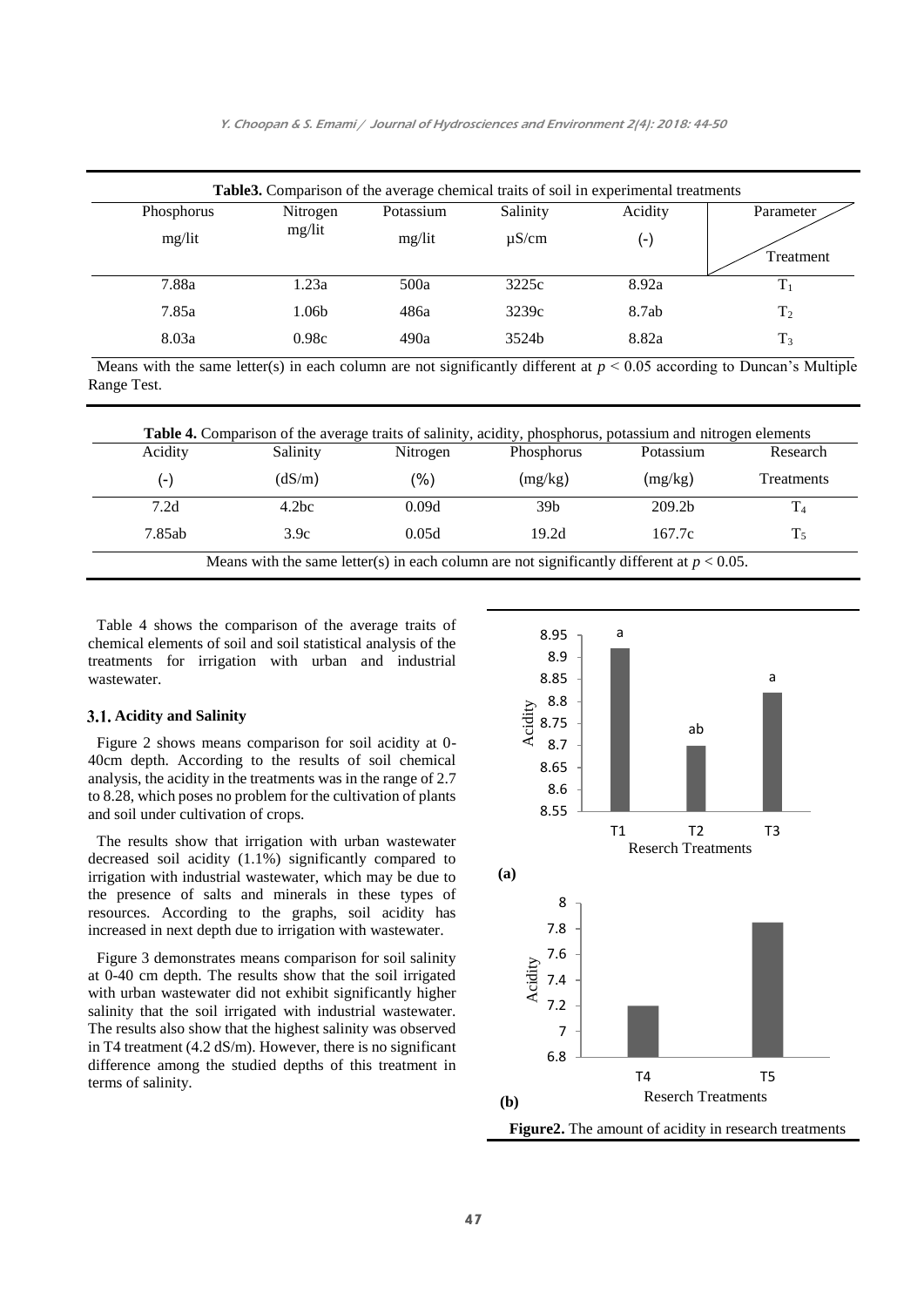

Based on the results of this study, irrigation with urban refined wastewater reduced soil salinity by up to 45% of the initial soil value before cultivation.

#### **3.2. Phosphorus and Potassium**

The results indicated that nitrogen, phosphorus, and potassium ions were all allowed to use the soil under research treatments for agricultural production and would not have any adverse effects on the crops. Nitrogen levels were not increased significantly in the soils treated with wastewater, water and wastewater combination. In general, it can be concluded that wastewater does not affect nitrogen content in the soil (Fig. 4).





**Figure4. a** and **b**) The amount of nitrogen in research treatments

The results showed that irrigation with urban wastewater increased the amount of nitrogen in the soil compared to irrigation with industrial wastewater. This could be due to the reduced moisture and nitrogen dissolution in the soil (Agha-Barati et al., 2009; Hosinpour et al., 2009; Sharma et al., 1999).

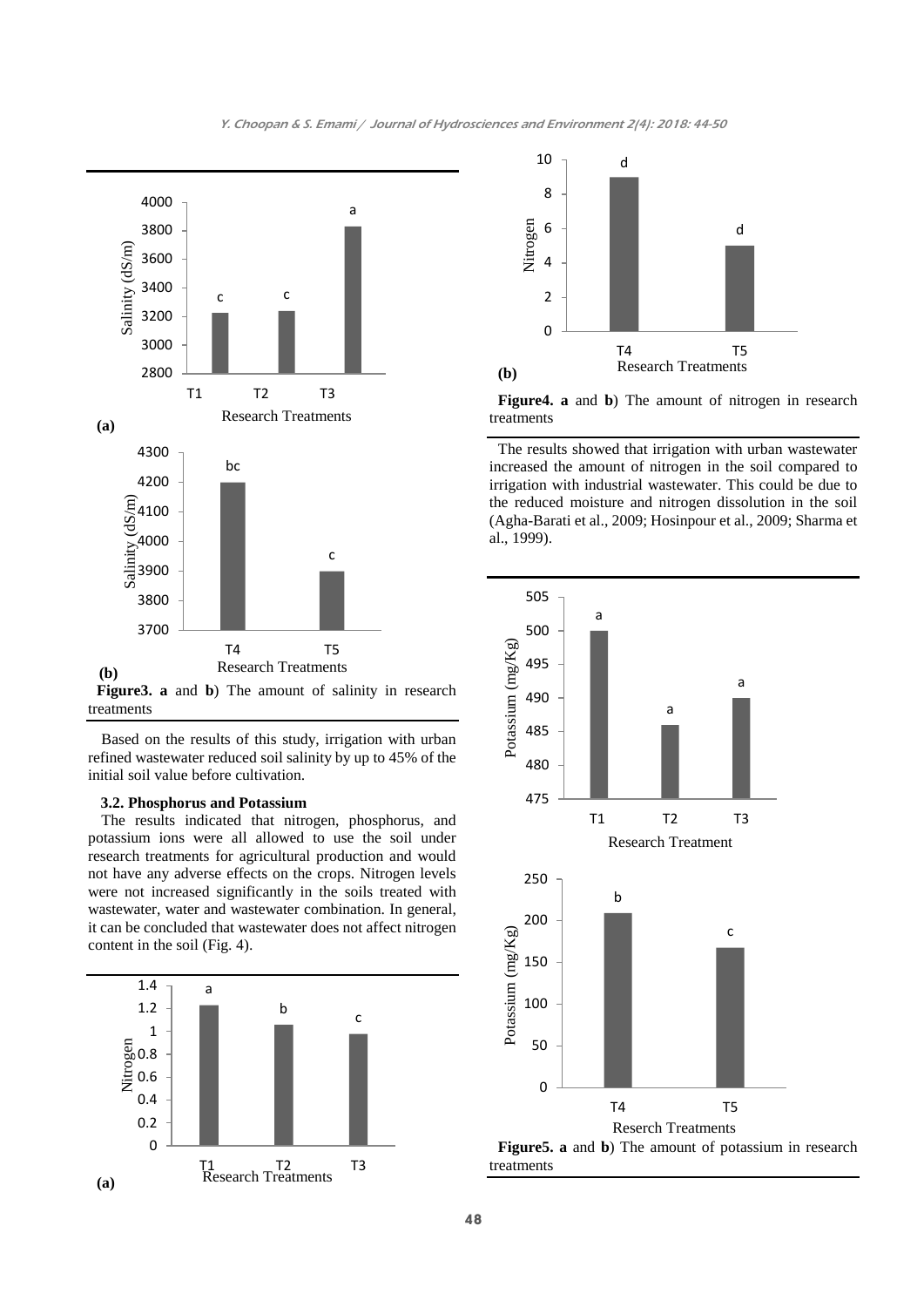In irrigation with both industrial and urban wastewater, potassium and phosphorus had a decreasing trend due to the presence of high amounts of  $Mg^{2+}$  and  $Ca^{2+}$  in urban wastewater (Figures 5 and 6).

The accumulation of  $Mg^{2+}$  and  $Ca^{2+}$  in soils improves soil physical conditions and crop growth, but it leads to less use of potassium in chemical reactions and soil intrinsic activities.





According to the results, the highest and lowest amount of potassium and phosphorus ions of 209.2 and 39 mg/kg in T<sup>4</sup> treatment was observed in irrigation with industrial wastewater, respectively. Also, Agha-Barati et al. (2009), Hosinpour et al. (2009), Sharma et al. (1999), and Jalali et al. (2008) have shown that irrigation with wastewater decreased dissolved potassium and phosphorus content of the soil as compared to control.

## **4. Conclusions**

The results of the present study showed that irrigation with wastewater decreased soil salinity dissolved chloride content of the soil, thereby decreasing chloride content by 45% at 0-40 cm depth compared to irrigation with industrial wastewater. There was also a significant difference among

all treatments at the studied depth. The results showed the lack of significant differences between the treatments at the studied depth, but all of the parameters are the standard values for irrigation of crops. The comparisons showed that irrigation with industrial wastewater of the sugar factory also increased potassium and phosphorus levels and did not change the soil salinity and acidity, but the rate of this increase was lower than irrigation with urban wastewater. In summary, irrigation with urban and industrial wastewater increased total dissolved potassium and phosphorus in the soil compared to control. These results are consistent with Shojaei et al. (2017) and Salehi et al. (2008) who showed that irrigation with wastewater increased elements concentrations in the soil as compared to irrigation with well water.

#### **5. References**

- 1. Agha-Barati, A., Hoseini, S. M., Esmaili, A and Maralian, H. 2009. Irrigation effect with urban wastewater treatment on physical and chemical properties of soil, the accumulation of nutrients and cadmium in olive trees. Environmental science journal. 6: 1-10.
- 2. Bedbabis, S., Ben Rouina, B., Boukhris, M. and Ferrara, G. Effect of irrigation with treated wastewater on soil chemical properties and infiltration rate. Journal of Environmental Management, 133 (2014): 45-50.
- 3. Biswas, S. K., M. A. Mojid, M. A. and Wyseure, G. C. L. 2017. Physicochemical Properties of Soil under Wheat Cultivation by Irrigation with Municipal Wastewater in Bangladesh. Communications in Soil Science and Plant Analysis, 48(1).
- 4. Coppola, A., Santini, A., Botti, P., Vacca, S., Comegna, V. and Severino, G. 2005. Methodological approach for evaluating the response of soil hydrological behavior to irrigation with municipal wastewater. Journal of Hydrology. 292: 114e134.
- 5. Chaabouni, Z., Rejeb, S., and Trad-Raïs, M. 1997. Stockage de surface et reutilization des eaux usées traitées à des fins agricoles. Rapport final de l'INGREF-Tunisie, p. 67 (unpublished).
- 6. Choopan, Y., E,mami, S. and Hesam, M. 2018. Study of the Effect of Irrigation with Industrial Wastewater on Soil Chemical Properties (Case Study: Torbat-Heydarieh). Journal of Irrigation and Drainage. (In Persian)
- 7. Choopan, Y. and Emami, S. 2018. Investigation of Soil Chemical Properties under Irrigation with Sugar Factory Raw Wastewater and Water Stress. Journal of Natural Ecosystems of Iran. (In Persian)
- 8. Khodadadi, N., Ghorbani Dashtaki, Sh and Kiani, Sh. 2015. Effect of irrigation water quality on some physical properties of soil in rice cultivated land. Journal of Soil and Water Resources Conservation. 4(3): 15-28. (In Persian)